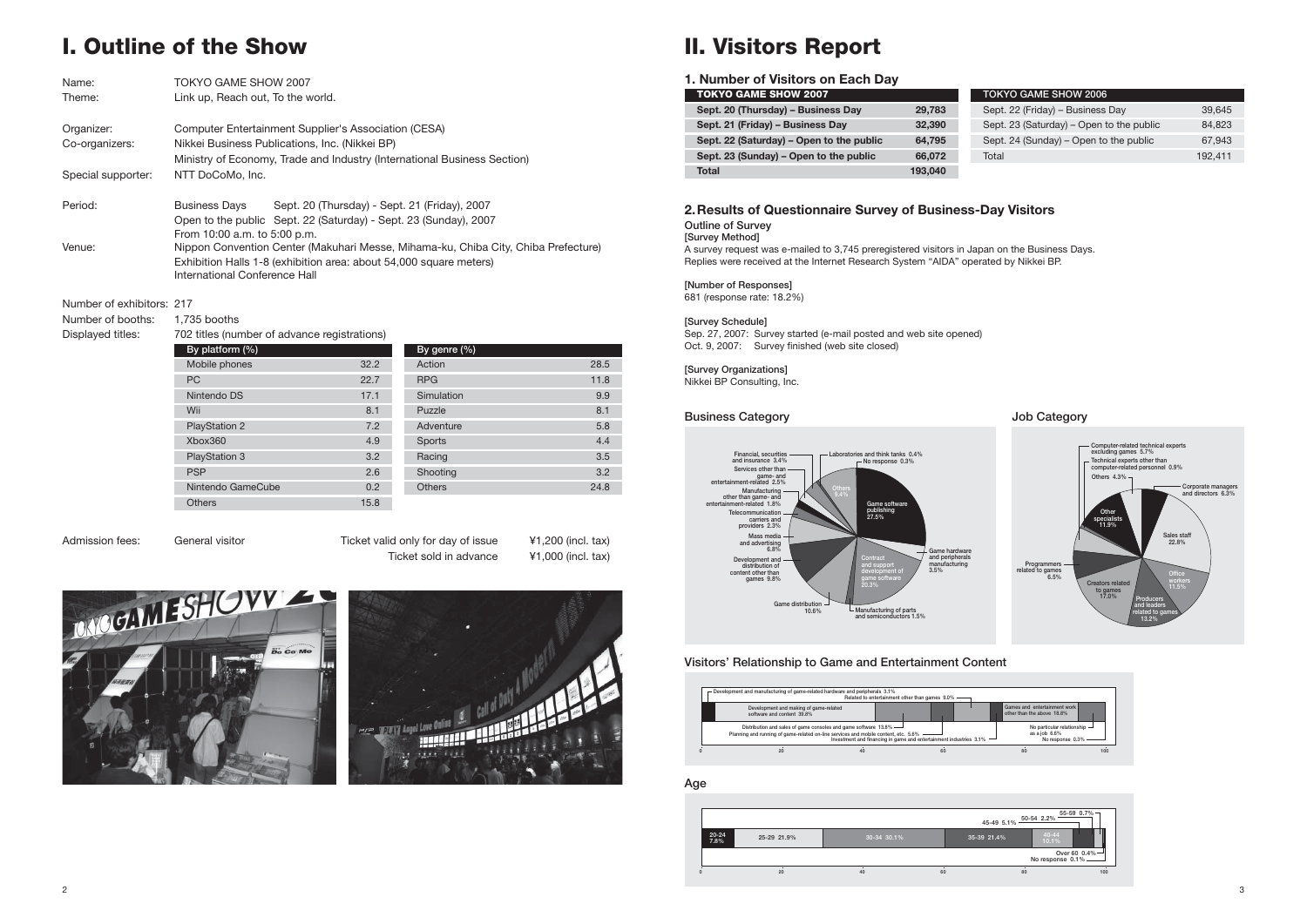

#### **Business-Day Visitor Breakdown by Country and Region1**



#### **Degree of Satisfaction 19.12 Intention to Attend the Next Show**

**[Survey Organization]** likkei BP Consulting, Inc.

# **III. Results of Questionnaire Survey of Exhibitors**

| <b>Outline of Survey</b><br>[Survey Method]                                                                               | ΓS       |
|---------------------------------------------------------------------------------------------------------------------------|----------|
| A survey request was e-mailed to all exhibitors. Replies were<br>received at the Internet Research System "AIDA" operated | $S_6$    |
| by Nikkei BP.                                                                                                             | Ω        |
| [Number of Responses]<br>61                                                                                               | ΓS<br>Ni |

#### **[Survey Schedule]**

Sept. 27, 2007: Survey started (e-mail posted and web site opened)

Oct. 12, 2007: Survey finished (web site closed)



### **Degree of Satisfaction**



### **TGS 2008 Exhibit Plans**









#### **Information You Wanted to Get at TGS 2007 (multiple answers)**

### **Activities on Business Days (MA)**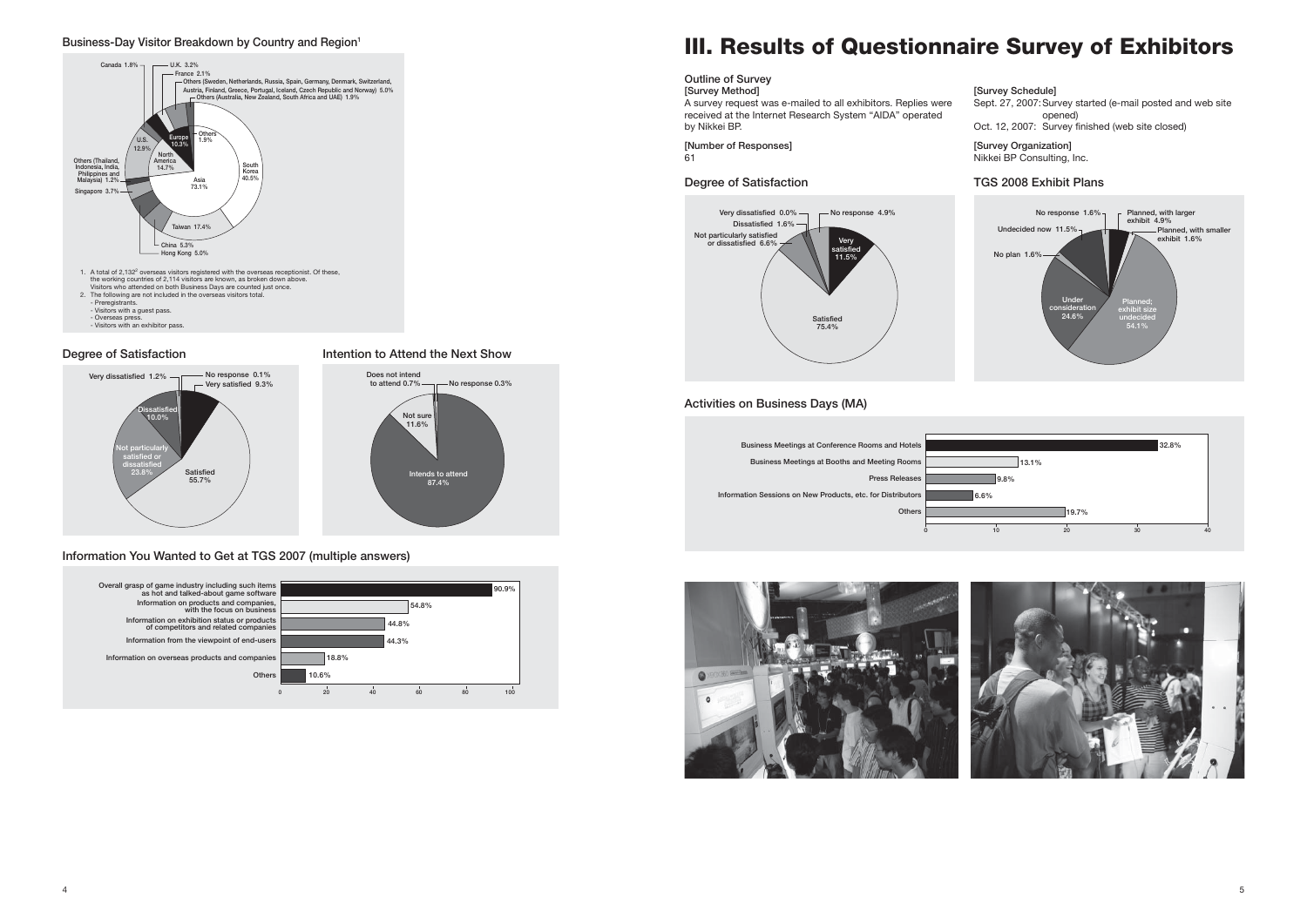#### **General Area**

**4-N1 3DV Systems 6-N5 ACQUIRE CORPORATION 5-N1 ARC SYSTEM WORKS Co., Ltd. 3-N13 Australia Pavilion Auran Pty Ltd Fuzzyeyes Studio Pty Ltd Halfbrick Studios Pty Ltd Wildfire Studios Australian Embassy Australia Queensland Government Trade and Investment Office Tokyo 4-S1 BANPRESTO CO., LTD. 3-N20 BGIn 5-N2 BROCCOLI CO., LTD. 3-N12 Canada Games A2M Alliance NumeriQc Audiokinetic Big Blue Bubble Bug-Tracker CookieJar Entertainment D-Box Technologies inc. DreamCatcher DTI Software Enzyme Testing Labs Fog Studios GestureTek Inc Invest Quebec KrabbitSoft Studios Kutoka Logiciels Mistic Inc. Magmic Other Ocean Interactive Sherpa Games Technologies Quazal Inc. True Player Gear Inc. Wave Generation Wicked Studios 3-C1 CAPCOM CO., LTD.** 2-C1 Cykan Entertainment Co., Ltd.<br>2-C1 Cykan Games Co. Ltd. **2-C1 Cykan Games Co., Ltd. 4-N10 D3PUBLISHER INC. 2-N14 D4Enterprise, Inc. 4-N3 DIGITAL WORKS ENTERTAINMENT**

- **2-N15 EIZO(NANAO) 6-S3 ENTERBRAIN, INC.**
- **2-N16 FUJIWORK CO., LTD.**
- 
- **6-N3 G DATA Software K.K.**
- **Software Industry Promotion Agency**<br>4-N2 Tokyo International Anime Fair 2008
- **4-N2 Tokyo International Anime Fair 2008 5-N8 TOMY COMPANY, LTD.**
- 
- **5-N9 triple a publishing Co., Ltd. 3-N21 WESTERN AUSTRALIA**
- **GO3 Electronic Entertainment Expo Murdoch University West Coast Tafe**
- **2-N19 Winxen Co., Ltd.**
- **6-N10 GDEX INC.**
- **6-N4 Geisha Tokyo Entertainment, LTD.**
- **4-N4 HaptX**
- **5-N7 HUDSON SOFT CO., LTD. 2-N12 ICUITI VIDEO EYEWEAR**
- **2-N15 IREM**
- **5-N6 JALECO LTD.**
- **5-N4 JAPAN E-SPORTS ASSOCIATION PREPARATORY COMMITTEE**
- 
- **6-N8 KDDI CORPORATION**
- **1-C1 KOEI CO., LTD.**
- **5-C1 KONAMI**
- **2-C2 LEVEL-5 Inc.**
- **2-N17 Marvelous Entertainment Inc.**
- **2-S1 Microsoft Co., Ltd.**
- **6-N11 MORI GAMES CO., LTD.**
- **4-S1 NAMCO BANDAI Games Inc.6-N11 Nikkei Business Publications, Inc.**
- 
- **4-C8 NTT DoCoMo, Inc. 5-N3 PLANEX COMMUNICATIONS INC.**
- 
- **1-S4 Prime Sense 1-S2 PROTOTYPE CO., LTD.**
- **6-N6 ROLLING KONCEPT INNOVATION CO., LTD.**
- **6-C1 SEGA CORPORATION 2-N11 Shenzhen Guanqiao Packing Products Co, Ltd.**
- **6-N9 Silver Star Japan**
- **2-N13 SMYTH RESEARCH**
- **1-N1 SNK PLAYMORE**
- **1-S1 SOFTBANK MOBILE Corp.**
- **6-S1 Sony Computer Entertainment Inc. 3-S1 SQUARE ENIX CO., LTD.**
- 
- **6-N7 Surfersparadise**
- **4-N9 TAITO CORPORATION 3-N10 Taiwan Game Pavilion (TAITRA) Ling Tung University, DEP. of Digital**
- **Contect Design Mega Entertainment Co., Ltd UserJoy Technology Co., Ltd. Taiwan Trade Center3-N10 Taiwan Game Pavilion (THCA)**
- **InterServ International Inc. Joymaster Inc. Lager Interactive Inc. Taipei Hsien Computer Association**
- **Unalis Co., Ltd. Winking Entertainment Corporation**
- **XPEC Entertainment Inc.**
- 5-S1 TECMO, LTD.<br>5-N5 TGL PLANNIN
- **5-N5 TGL PLANNING INC.**
- **3-N14 Thailand Pavilion**

 **Advance Intelligence Modernity Co., Ltd. Corcell Technology Co., Ltd.**

> **7-N16 Marvelous Entertainment Inc. 7-N8 MATCHINGWORLD, Inc. 7-N6 Nikkei Business Publications, Inc.** 7-N0 Nikkel Business Tubilcations, Inc.<br>7-N4 PLANEX COMMUNICATIONS INC.<br>7-N1 SAN-El Co., LTD.

 **Dashpoint Design Co., Ltd. Digidream Studio Co., Ltd.**

> **7-N1 SAN-EI Co., LTD.** *SNK PLAYMORE*

 **Game Square Interactive Co., Ltd. Monomania Co., Ltd.**

**6-N2 Yudo Inc.**

#### **Mobile Content Area**

- **4-C7 Ambition Co., Ltd.**
- **4-N5 Creative Brain, INC.**
- **4-C4 GALA MOBILE INC.**
- **4-N11 Gameloft K.K.**
- **4-N8 G-mode Co., Ltd.**
- **4-C5 INTERSAVE CO., LTD.**
- **4-C6 KEMCO**
- **4-N12 Media Magic Co., Ltd. 4-N6 NINJA STUDIO Co., Ltd.**
- 
- **4-C3 PakuReserve, Inc. 4-N7 SEALZ Co., Ltd.**
- SORAYUME Co., Ltd.
- **4-C2 Spicysoft Corporation**
- **4-C1 UAT Corporation**
- **Kids' Area**
- **8-C2 CAPCOM CO., LTD.**
- 
- **8-C5 KDDI CORPORATION 8-N5 KOEI CO., LTD.**
- **8-C3 KONAMI**
- **8-C7 Marvelous Entertainment Inc.**
- **8-N3 Microsoft Co., Ltd.**
- **8-N4 NAMCO BANDAI Games Inc.**
- **8-C4 NTT DoCoMo, Inc. 8-C1 SEGA CORPORATION**
- 
- **8-C8 Sony Computer Entertainment Inc. 8-C6 SQUARE ENIX CO., LTD.**
- 
- 8-N11 TECMO, LTD.<br>8-N2 TOMY COMP **8-N2 TOMY COMPANY, LTD.**
- **Game School Area**
- **7-C5 Academy of Art University**
	-

**7-C22 Anabuki College Group**

- **7-C8 Arts College Yokohama**
- **7-C18 Aso Business Computer College**
- **7-C6 Digital Entertainment Academy Co., LTD.**
- **7-C11 ECC COLLEGE OF COMPUTER** 
	-
- **AND MULTIMEDIA**
- **7-C15 Higashi-Nihon Design & Computer College**
- **7-C13 International Art & Design College**
- **7-C4 Japan Electronics College**
- **7-C21 Kobe Institute of Computing /**
- **Example Schoollege of Computing<br>
Kobe College of Computing<br>
7-C9 Nagoya Kougakuin College**
- **7-C9 Nagoya Kougakuin College 4-C16 Niigata Computer College**

**7-C3 Niigata High Technology College 7-C14 NIPPON ENGINEERING COLLEGE /** 

 **TOKYO UNIVERSITY OF TECHNOLOGY 7-C7 Osaka Electro-Communication Univ. Department of Digital Games 7-C23 OTA INFORMATION & BUSINESS COLLEGE 7-C12 Professional Training College Tokyo Net Wave 7-C1 SOGOGAKUEN HUMAN ACADEMY**

**7-C25 Tohoku Computer College 7-C19 TOKYO COMMUNICATION ARTS 7-C10 TOKYO DESIGNER GAKUIN COLLEGE 7-C24 TOKYO KOGAKUIN COLLEGE OF TECHNOLOGY7-C2 Tokyo Technical College 7-C17 TRIDENT COLLEGE OF INFORMATION** 

**TECHNOLOGY**<br>7-C16 World Institute o

**7-C16 World Institute of Zeal artists for digital** 

 **and technology 7-C26 Yokohama Digital Arts 7-C20 Yoyogi animation institute**

**Sales Area7-N9 Alchemist 7-N2 AQUAPLUS7-N19 AT-X, Inc. 7-N13 BROCCOLI CO., LTD. 7-N11 CAPCOM CO., LTD. 7-N10 COSPA Inc. 7-N5 Game Center CX 7-N18 HUDSON SOFT CO., LTD. 7-N15 Internet Radio Station <onsen>**

**7-N20 IREM STORE**

 **Virtools Widescreen Games WIZARBOX**

6

## **IV. Layout and Exhibitor List**

**Layout**



|                  | 7-N17 SOFTBANK Creative Corp.                              |        | <b>Enlarged View of</b>                          |
|------------------|------------------------------------------------------------|--------|--------------------------------------------------|
|                  | 7-N12 SQUARE ENIX CO., LTD.                                |        | <b>International Conference Hall 2F</b>          |
| 7-N3             | <b>SQUARE ENIX MUSIC</b>                                   |        |                                                  |
|                  | 7-N14 TECMO, LTD.                                          |        | <b>Basicus Metro Ave</b><br><b>C</b> Octail View |
|                  | <b>Business Solution Area</b>                              |        |                                                  |
| $3-N4$           | Advansus Corp.                                             |        |                                                  |
| 1-N <sub>2</sub> | AhnLab, Inc.                                               |        |                                                  |
| 3-N <sub>5</sub> | ARNIS SOUND TECHNOLOGIES, CO., LTD.                        |        | COstal Vira                                      |
| $3-N2$           | Bit-isle Inc.                                              |        |                                                  |
|                  | 3-N17 Born Digital, Inc.                                   |        |                                                  |
|                  | 3-N19 British Embassy Tokyo                                |        |                                                  |
|                  | <b>Babel Media</b>                                         |        | 2-N18 GENERALASAHI Co., Ltd.                     |
|                  | <b>New Concept Gaming</b>                                  | 3-N7   | Global Collect                                   |
|                  | Serious Games Institute                                    | 3-N1   | GONZO ROSSO K.K.                                 |
|                  | Skill gaming                                               |        | 3-N15 Hitachi ULSI Systems Co., Ltd.             |
| 3-N6             | CDNetworks Japan Co., Ltd                                  | 2-N7   | HOEI SANGYO CO., LTD.                            |
| $3-N8$           | <b>Community Engine</b>                                    | $2-N6$ | HONG KONG TRADE DEVELOPMENT                      |
| $3-N3$           | CREEK & RIVER Co., Ltd.                                    |        | <b>COUNCIL</b>                                   |
| $2-N9$           | <b>DENTSU INC.</b>                                         | $3-N9$ | <b>ISAO CORPORATION</b>                          |
| 2-N8             | ELSA Japan Inc.                                            | 2-N3   | Mizuho Bank, Ltd.                                |
| $1-N3$           | ENTERBRAIN, INC.                                           | 2-N3   | Mizuho Investors Securities Co., Ltd.            |
| 2-N5             | Fontworks Japan, Inc.                                      | 2-N4   | NTT Advanced Technology Corporation              |
| $7-S1$           | <b>Game Connection Asia</b>                                | $2-N4$ | <b>NTT IT CORPORATION</b>                        |
|                  | Allegorithmic SAS                                          | 2-N2   | Prometech Software, Inc.                         |
|                  | <b>Avalanche Studios</b>                                   |        | 2-N10 SANTOKU CORPORATION                        |
|                  | <b>B2B GAMES</b>                                           |        | 3-N16 SOFTBANK Human Capital CORP.               |
|                  | bhy Software                                               |        | 3-N18 The North East of England: UK Game         |
|                  | <b>Big Ant Studios</b>                                     |        | <b>Super Cluster</b>                             |
|                  | <b>Buka Entertainment Enterprises</b>                      |        | <b>Digital City</b>                              |
|                  | Cvanide                                                    |        | Eutechnyx                                        |
|                  | <b>Epic Games</b>                                          |        | The Mustard Corporation                          |
|                  | Falcor Media                                               |        | <b>ONE NorthEast</b>                             |
|                  | Firemint                                                   | 2-N1   | Wacom Co., Ltd.                                  |
|                  | <b>FOG Studios</b>                                         |        | <b>Business Meeting Area</b>                     |
|                  | <b>Fuzzyeves Studio</b><br>InteractiveMediaConsulting Gmbh |        |                                                  |
|                  |                                                            | BM-1   | BM-11 British Embassy Tokyo<br>CAPCOM CO., LTD.  |
|                  | Lapland Studio Ltd.<br>Mekensleep                          |        | BM-4 Cykan Games Co., Ltd.                       |
|                  | <b>NASSONS Entertainment Studios</b>                       |        | BM-2 HUDSON SOFT CO., LTD.                       |
|                  | Neko Entertainment                                         |        | BM-13 KOEI CO., LTD.                             |
|                  | <b>Nobilis Publishing Group</b>                            |        | BM-5 KONAMI                                      |
|                  | <b>Now Production</b>                                      |        | BM-9 Microsoft Co., Ltd.                         |
|                  | <b>NVIDIA Corporation</b>                                  |        | BM-6 NAMCO BANDAI Games Inc.                     |
|                  | Pinjata                                                    |        | BM-10 Nokia N-Gage                               |
|                  | <b>Resolution Interactive AB</b>                           |        | <b>BM-3 SNK PLAYMORE</b>                         |
|                  | <b>Smack Down Productions</b>                              |        | BM-7 TECMO, LTD.                                 |
|                  | Virtools                                                   |        | BM-12 The North East of England: UK Game         |
|                  | Widescreen Games                                           |        | <b>Super Cluster</b>                             |
|                  |                                                            |        |                                                  |

#### **Exhibitor List**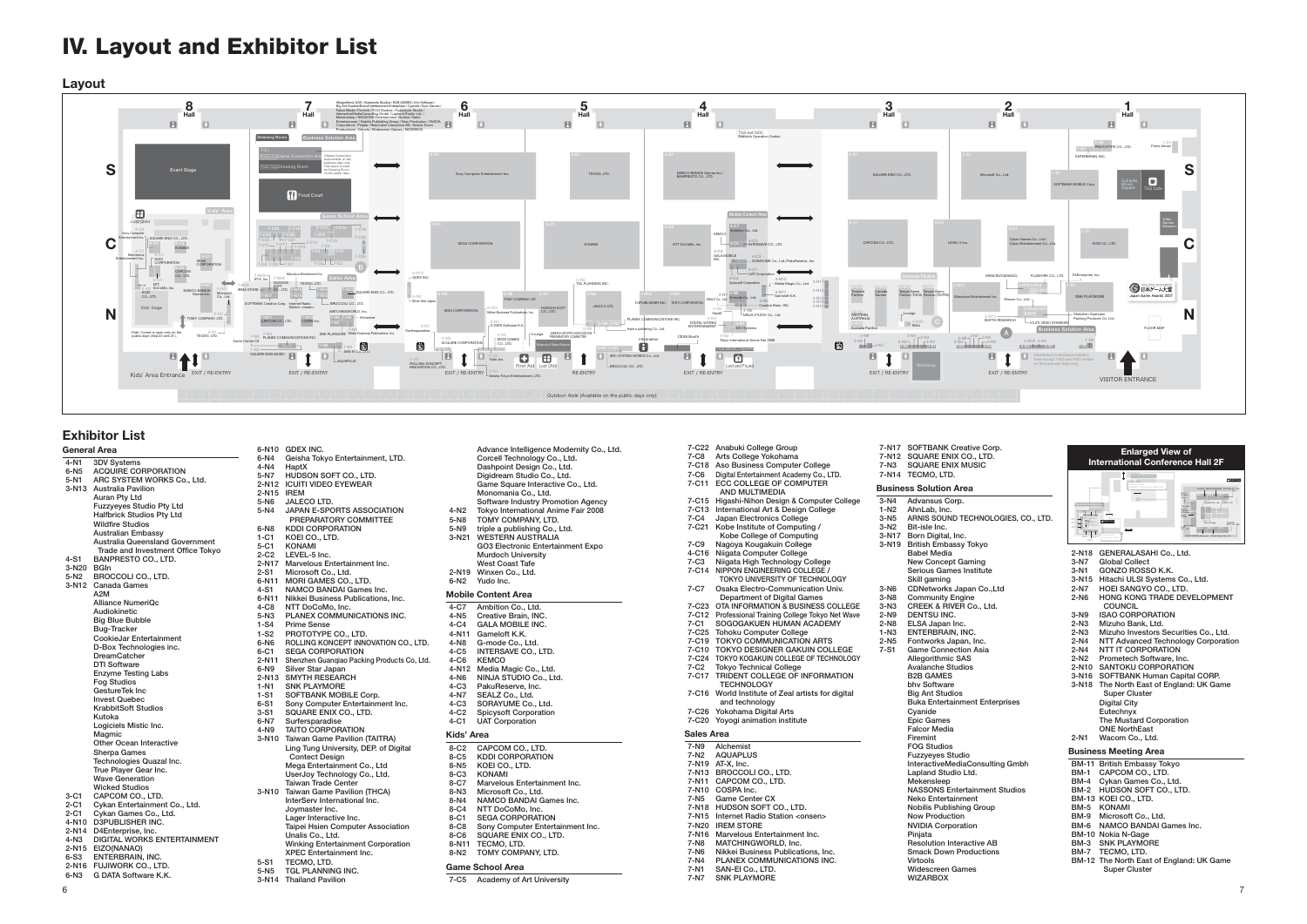### **V. TGS Forum 2007**

 TGS Forum 2007 was held at the International Conference Hall at Makuhari Messe on September 20 and 21, the Business Days of TOKYO GAME SHOW 2007. The forum offered game business professionals an opportunity to discuss the latest trends in their industry.

 The keynote speaker on the opening day was Hirai Kazuo, president and group CEO of Sony Computer Entertainment Inc.

 The afternoon sessions included four for which an attendance fee was charged. In the Online Game Session, talks were given by key persons from three leading companies in the Japanese online game business.

 Discussion in the Characters Session explored strategies for and future of the game business targeting girls, which has begun to show good prospects for a large market as evidenced by the popularization of portable game devices.

 In the Mobile Phone Game Session, the future of mobile phone games that achieving higher performance and daily use was described from the perspectives of mobile phone carriers and game makers.

 Discussion in the Finance and Market Session focused on the analysis of remarkable companies in the game sector and the latest financial strategies of game-related companies. Thus, the current state of the expanded computer entertainment business was elaborated in timely fashion in these four genre-specific sessions.

 Following the opening day, on September 21, free special invitation sessions and sponsorship sessions were held for the first time. The Nielsen Company and Gameloft introduced new trends in the game business including game program ratings and mobile games.

| 10:00          | <b>Keynote Speech</b>                                                                                                                                                     |                                                                                                                                                                                       |
|----------------|---------------------------------------------------------------------------------------------------------------------------------------------------------------------------|---------------------------------------------------------------------------------------------------------------------------------------------------------------------------------------|
| 12:00          | A Look at Our Business Strategy Toward New Growth: The Expanding PlayStation World<br>Speaker: Mr. Kazuo Hirai, Sony Computer Entertainment, Inc. President and Group CEO |                                                                                                                                                                                       |
|                | <b>Online Game Session</b>                                                                                                                                                | <b>Character Game Session</b>                                                                                                                                                         |
| 13:00<br>15:00 | <b>Enabling All Platforms to Access the Internet</b><br><b>Online Game Business Enters a New Phase</b><br>13:00 - 15:00 RELAY TALK AND PANEL DISCUSSION                   | <b>Popularization of Portable Game Devices Brings</b><br>Market Change Rediscover the Huge Potential of<br>the Game Market for Girls<br>13:00 - 15:00 RELAY TALK AND PANEL DISCUSSION |
|                |                                                                                                                                                                           |                                                                                                                                                                                       |
| 15:15          | <b>Mobile Phone Game Session</b>                                                                                                                                          | <b>Finance and Market Session</b>                                                                                                                                                     |

#### **September 20 (Thursday)**

| 11:00          | <b>Sponsorship Session</b>                                                                                                                             | <b>Special Session</b>                                                                                                             |
|----------------|--------------------------------------------------------------------------------------------------------------------------------------------------------|------------------------------------------------------------------------------------------------------------------------------------|
| 12:00          | The Next Generation of Mobile Gaming?<br><b>Sponsored by Nokia</b>                                                                                     | <b>Revealing New Insights on the Elusive Gamer:</b><br><b>Global Brand Advertisers Make a Play for Gamers'</b><br><b>Attention</b> |
|                |                                                                                                                                                        | Speaker: Mr. Jeff Herrmann, The Nielsen Company /<br>Nielsen Wireless and Nielsen Games Vice President                             |
|                | <b>Sponsorship Session</b>                                                                                                                             |                                                                                                                                    |
| 14:15<br>15:15 | The Global Business of Mobile Casual Games;<br>Case Study on a Successful Japanese Publisher<br>in Connected Mobile Games<br><b>Sponsored by Nokia</b> |                                                                                                                                    |
| 15:30          | <b>Sponsorship Session</b>                                                                                                                             |                                                                                                                                    |
| 16:30          | <b>Toward a Concentrated, Mature Market</b>                                                                                                            |                                                                                                                                    |

**Sponsored by Gameloft**

#### **September 21 (Friday)**

## **VI. Business Solution Area**

 In line with the addition of a second Business Day, the Development Tools and Middleware Area was enlarged and renamed the Business Solution Area. It was set up to introduce BtoB products and services supporting the game

development and game business to enhance the synergy of the exhibition and relevant workshops, the workshop venue was multipurpose rooms near the exhibition area, and was limited to Business Days.

#### **Lecture Lecture**

#### **Business Solution Workshops**

| Sept. 21 (Fri.)    | <b>Company/Organization</b>                                                                                           |                   |
|--------------------|-----------------------------------------------------------------------------------------------------------------------|-------------------|
| 12:00<br>12:40     | <b>ENTERBRAIN, INC.</b>                                                                                               | <b>Ney</b><br>tec |
| $13 - 00$<br>13:40 | Hitachi ULSI Systems Co., Ltd.                                                                                        | Ruk               |
| 14:00<br>14:40     | <b>ARNIS SOUND TECHNOLOGIES,</b><br><b>CO., LTD.</b>                                                                  | The               |
| 15:00<br>15:40     | <b>DENTSU INC.</b>                                                                                                    | Rea<br>gar        |
| 16:00<br>16:40     | <b>Australian Embassy and Australian</b><br><b>Queensland Government Trade and</b><br><b>Investment Office, Tokyo</b> | Out<br>in tl      |

**New trends in game sites and site management techniques from the perspective of access analytics**

**Ruby Talk high-quality voice synthesis middleware**

**The role of stereophony in the entertainment business**

**Reaping the benefits of advertising through mobile games – Dentsu's advergame business**

**Outline of the Australian game industry and its position in the global market**

## **VII. International Party**

 To celebrate and promote the international aspects of the TOKYO GAME SHOW, an international party was held for the first time in 2007.

 This event was planned for overseas visitors, media, exhibitors, and domestic exhibitors, and there were lively



exchanges from beginning to end. With 267 people from 20 countries and regions attending, including embassy representatives, the party was truly international in every respect.

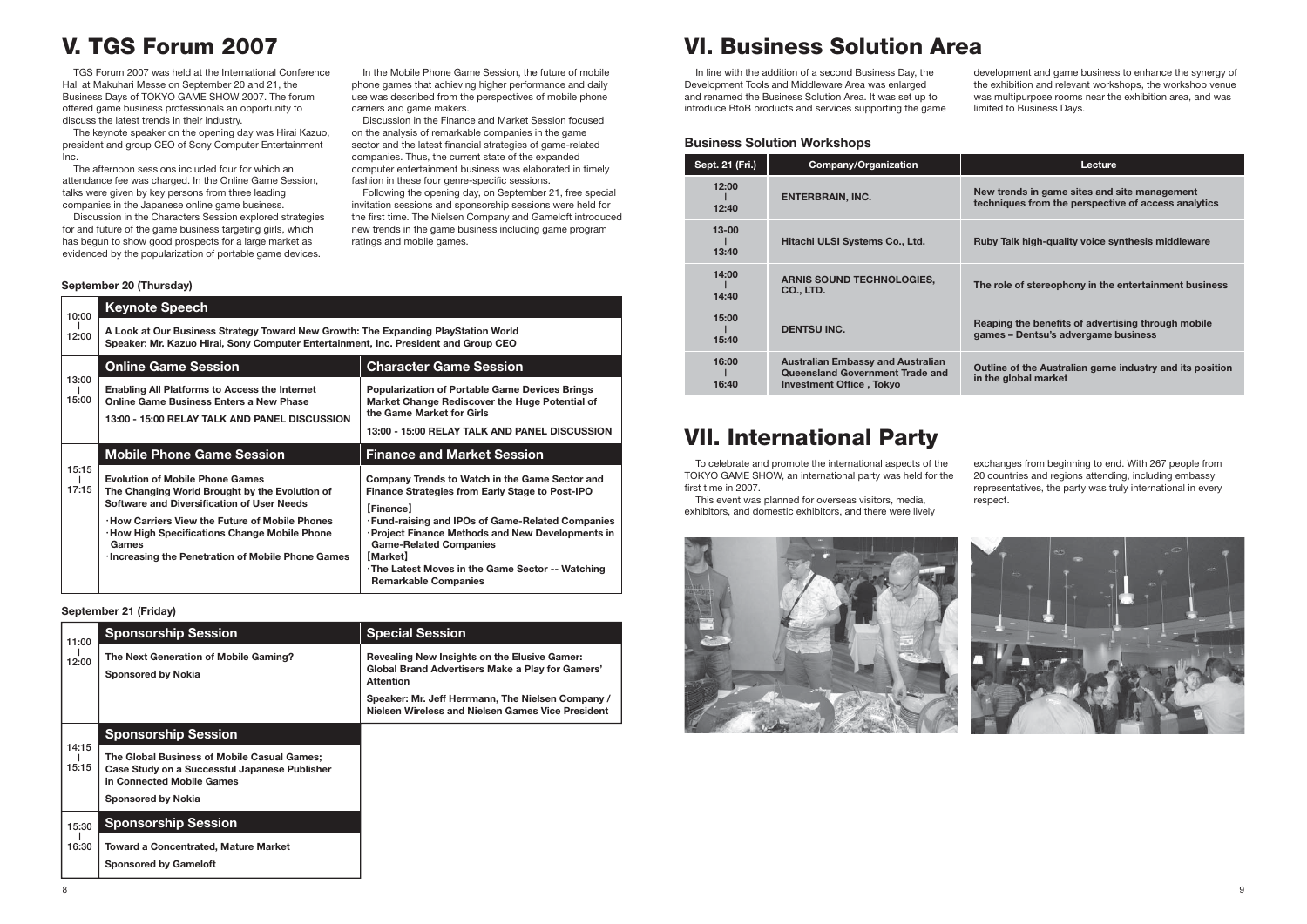### **3. Breakdown of Overseas Media**

|                      |                                                | <b>Number of reporters</b> |                  |                     |                                                                                                                                                                                                                                                                                                                                                                                                                                                                                                                                                                                                                       |              | <b>Number</b>           |
|----------------------|------------------------------------------------|----------------------------|------------------|---------------------|-----------------------------------------------------------------------------------------------------------------------------------------------------------------------------------------------------------------------------------------------------------------------------------------------------------------------------------------------------------------------------------------------------------------------------------------------------------------------------------------------------------------------------------------------------------------------------------------------------------------------|--------------|-------------------------|
|                      | Reported-to region                             | Sept.<br>20                | Sept.<br>21      | Sept.<br><u> 22</u> | Sept.<br>$23$                                                                                                                                                                                                                                                                                                                                                                                                                                                                                                                                                                                                         | <b>Total</b> | <b>of</b><br>media      |
|                      | Japan (domestic-issued foreign language media) | 81                         | 42               | 15                  | $\overline{7}$                                                                                                                                                                                                                                                                                                                                                                                                                                                                                                                                                                                                        | 145          | 53                      |
|                      | Korea                                          | 67                         | 33               | 24                  |                                                                                                                                                                                                                                                                                                                                                                                                                                                                                                                                                                                                                       |              | 48                      |
|                      | <b>Taiwan</b>                                  | 47                         | 46               | 12                  | 9                                                                                                                                                                                                                                                                                                                                                                                                                                                                                                                                                                                                                     |              | 21                      |
| Asia                 | China                                          | 35                         | 16               | 18                  | 13<br>137<br>114<br>16<br>85<br>62<br>$\mathbf{1}$<br>$\mathbf{1}$<br>26<br>3<br>19<br>$\overline{2}$<br>$\mathbf{0}$<br>111<br>5<br>$\mathbf{1}$<br>58<br>5<br>41<br>$\overline{2}$<br>35<br>$\pmb{0}$<br>28<br>3<br>27<br>3<br>26<br>$\pmb{0}$<br>24<br>$\overline{2}$<br>10<br>$\mathbf 0$<br>8<br>$\overline{7}$<br>$\mathbf{1}$<br>6<br>$\mathbf{0}$<br>5<br>0<br>5<br>$\mathbf{0}$<br>3<br>0<br>$\overline{2}$<br>$\mathbf 0$<br>$\mathbf{1}$<br>$\pmb{0}$<br>$\mathbf{1}$<br>$\pmb{0}$<br>482<br>40<br>$\pmb{0}$<br>40<br>$\overline{2}$<br>16<br>5<br>13<br>5<br>$\mathbf 0$<br>12<br>$\mathbf{0}$<br>5<br>17 | 8            |                         |
|                      | <b>Hong Kong</b>                               | 37                         | 17               | $\overline{7}$      |                                                                                                                                                                                                                                                                                                                                                                                                                                                                                                                                                                                                                       |              | 20                      |
|                      | Singapore                                      | 10                         | 10               | 5                   |                                                                                                                                                                                                                                                                                                                                                                                                                                                                                                                                                                                                                       |              | $\overline{\mathbf{4}}$ |
|                      | Thailand                                       | 4                          | $\boldsymbol{6}$ | $6\phantom{1}$      |                                                                                                                                                                                                                                                                                                                                                                                                                                                                                                                                                                                                                       |              | 5                       |
|                      | Malaysia                                       | $\mathbf 0$                | $\mathbf{0}$     | $\overline{2}$      |                                                                                                                                                                                                                                                                                                                                                                                                                                                                                                                                                                                                                       |              | 1                       |
|                      | France                                         | 48                         | 36               | 22                  |                                                                                                                                                                                                                                                                                                                                                                                                                                                                                                                                                                                                                       |              | 26                      |
|                      | Italy                                          | 26                         | 23               | 8                   |                                                                                                                                                                                                                                                                                                                                                                                                                                                                                                                                                                                                                       |              | 14                      |
|                      | U.K.                                           | 19                         | 11               | 6                   |                                                                                                                                                                                                                                                                                                                                                                                                                                                                                                                                                                                                                       |              | 14                      |
|                      | Spain                                          | 15                         | 13               | 5                   |                                                                                                                                                                                                                                                                                                                                                                                                                                                                                                                                                                                                                       |              | 8                       |
|                      | Netherlands                                    | 11                         | 9                | 8                   |                                                                                                                                                                                                                                                                                                                                                                                                                                                                                                                                                                                                                       |              | $\overline{4}$          |
|                      | Germany                                        | 9                          | 8                | $\overline{7}$      |                                                                                                                                                                                                                                                                                                                                                                                                                                                                                                                                                                                                                       |              | 9                       |
|                      | <b>Russia</b>                                  | 10                         | $\overline{4}$   | 9                   |                                                                                                                                                                                                                                                                                                                                                                                                                                                                                                                                                                                                                       |              | 4                       |
|                      | Norway                                         | 12                         | 8                | $\overline{4}$      |                                                                                                                                                                                                                                                                                                                                                                                                                                                                                                                                                                                                                       |              | 8                       |
| Europe               | Poland                                         | 3                          | 3                | $\overline{2}$      |                                                                                                                                                                                                                                                                                                                                                                                                                                                                                                                                                                                                                       |              | $\overline{2}$          |
|                      | <b>Czech Republic</b>                          | 5                          | 3                | $\mathbf 0$         |                                                                                                                                                                                                                                                                                                                                                                                                                                                                                                                                                                                                                       |              | 3                       |
|                      | Sweden                                         | 3                          | $\overline{2}$   | 1                   |                                                                                                                                                                                                                                                                                                                                                                                                                                                                                                                                                                                                                       |              | $\overline{2}$          |
|                      | <b>Finland</b>                                 | $\mathbf{1}$               | $\overline{4}$   | $\mathbf{1}$        |                                                                                                                                                                                                                                                                                                                                                                                                                                                                                                                                                                                                                       |              | $\overline{2}$          |
|                      | Switzerland                                    | 3                          | $\mathbf{1}$     | $\mathbf{1}$        |                                                                                                                                                                                                                                                                                                                                                                                                                                                                                                                                                                                                                       |              | $\overline{2}$          |
|                      | <b>Denmark</b>                                 | $\mathbf 0$                | $\overline{4}$   | $\mathbf{1}$        |                                                                                                                                                                                                                                                                                                                                                                                                                                                                                                                                                                                                                       |              | $\overline{2}$          |
|                      | Belgium                                        | $\mathbf{1}$               | $\mathbf{1}$     | $\mathbf{1}$        |                                                                                                                                                                                                                                                                                                                                                                                                                                                                                                                                                                                                                       |              | 1                       |
|                      | Greece                                         | $\mathbf 0$                | $\overline{2}$   | $\mathbf 0$         |                                                                                                                                                                                                                                                                                                                                                                                                                                                                                                                                                                                                                       |              | $\overline{\mathbf{1}}$ |
|                      | Ireland                                        | $\mathbf{0}$               | $\mathbf 0$      | $\mathbf{1}$        |                                                                                                                                                                                                                                                                                                                                                                                                                                                                                                                                                                                                                       |              | 1                       |
|                      | Hungary                                        | $\mathbf 0$                | $\mathbf 0$      | $\mathbf{1}$        |                                                                                                                                                                                                                                                                                                                                                                                                                                                                                                                                                                                                                       |              | $\overline{\mathbf{1}}$ |
|                      | U.S.A.                                         | 188                        | 139              | 115                 |                                                                                                                                                                                                                                                                                                                                                                                                                                                                                                                                                                                                                       |              | 56                      |
| North and            | Canada                                         | 17                         | 15               | 8                   |                                                                                                                                                                                                                                                                                                                                                                                                                                                                                                                                                                                                                       |              | 4                       |
| <b>Latin America</b> | <b>Brazil</b>                                  | 5                          | 5                | $\overline{4}$      |                                                                                                                                                                                                                                                                                                                                                                                                                                                                                                                                                                                                                       |              | 4                       |
|                      | Mexico                                         | 3                          | 3                | $\overline{2}$      |                                                                                                                                                                                                                                                                                                                                                                                                                                                                                                                                                                                                                       |              | 3                       |
|                      | Argentina                                      | $\mathbf 0$                | $\mathbf 0$      | 5                   |                                                                                                                                                                                                                                                                                                                                                                                                                                                                                                                                                                                                                       |              | 1                       |
| Oceania              | Australia                                      | 5                          | 4                | 3                   |                                                                                                                                                                                                                                                                                                                                                                                                                                                                                                                                                                                                                       |              | 4                       |
| <b>Middle East</b>   | Iran                                           | $\overline{4}$             | 5                | 3                   |                                                                                                                                                                                                                                                                                                                                                                                                                                                                                                                                                                                                                       |              | $\overline{2}$          |
|                      | Saudi Arabia                                   | $\mathbf{0}$               | $\mathbf{0}$     | 1                   | $\mathbf{0}$                                                                                                                                                                                                                                                                                                                                                                                                                                                                                                                                                                                                          | 1            | 1                       |
| <b>Others</b>        |                                                | 1                          | $\mathbf{1}$     | 1                   | $\pmb{0}$                                                                                                                                                                                                                                                                                                                                                                                                                                                                                                                                                                                                             | 3            | $\mathbf{1}$            |
|                      | Total                                          | 670                        | 474              | 309                 | 124                                                                                                                                                                                                                                                                                                                                                                                                                                                                                                                                                                                                                   | 1577         | 340                     |



# **VIII. Public Relations and Publicity**

**1. Newspaper and Magazine Articles Printed, and TV and Radio Reports Broadcast**

|                        | TV      | Radio   | <b>Newspapers</b><br>(general, sports) | General<br>magazines | Specialized papers/<br>magazines/web | <b>Total</b>  |
|------------------------|---------|---------|----------------------------------------|----------------------|--------------------------------------|---------------|
| <b>Before the Show</b> | 0(0)    | 1 (0)   | 139 (129)                              | 71 (50)              | 274 (213)                            | 485 (392)     |
| During the Show        | 33(31)  | 7 (5)   | 140 (166)                              | 0(0)                 | 90(71)                               | 270 (273)     |
| <b>After the Show</b>  | 23(31)  | 7 (8)   | 56 (45)                                | 119 (132)            | 723 (629)                            | 928 (845)     |
| <b>Total</b>           | 56 (62) | 15 (13) | 335 (340)                              | 190 (182)            | 1,087 (913)                          | 1,683 (1,510) |

Notes: As of October 16, 2007. Planned coverage is included. Figures in parentheses are those for TOKYO GAME SHOW 2006.

### **2. Number of News Reports During the Show Period, and Number of Reporters**

|                                                                | Sept. 20 (Thu.)        |                  | Sept. 21 (Fri.)        |           | Sept. 22 (Sat.)               |                  | Sept. 23 (Sun.)        |                  | <b>Grand total</b>     |                  |
|----------------------------------------------------------------|------------------------|------------------|------------------------|-----------|-------------------------------|------------------|------------------------|------------------|------------------------|------------------|
|                                                                | <b>News</b><br>reports | <b>Reporters</b> | <b>News</b><br>reports | Reporters | <b>News</b><br><b>reports</b> | <b>Reporters</b> | <b>News</b><br>reports | <b>Reporters</b> | <b>News</b><br>reports | <b>Reporters</b> |
| Overseas media, domestic-<br>issued foreign language media     | 279                    | 670              | 210                    | 474       | 129                           | 309              | 53                     | 124              | 671                    | 1577             |
| Internet, e-mail magazines,<br>mobile phones                   | 144                    | 494              | 98                     | 342       | 57                            | 194              | 39                     | 102              | 338                    | 1132             |
| Game magazines,<br>computer magazines                          | 35                     | 272              | 31                     | 183       | 21                            | 112              | 16                     | 67               | 103                    | 634              |
| General magazines,<br>town papers/journals                     | 80                     | 159              | 54                     | 113       | 24                            | 31               | 22                     | 25               | 180                    | 328              |
| Trade papers/journals                                          | 66                     | 130              | 50                     | 93        | 17                            | 25               | 16                     | 22               | 149                    | 270              |
| Publishing companies<br>(books, "mooks") etc.                  | 21                     | 129              | 16                     | 73        | 9                             | 24               | 9                      | 21               | 55                     | 247              |
| <b>TV</b> (terrestrial/satellite<br>broadcasting and cable TV) | 38                     | 173              | 16                     | 46        | 6                             | 14               | 3                      | $\overline{7}$   | 63                     | 240              |
| Editing productions,<br>freelance journalists, others          | 17                     | 62               | 10                     | 25        | 4                             | 10               | 9                      | 21               | 40                     | 118              |
| General newspapers,<br>sports papers                           | 28                     | 46               | 10                     | 13        | 4                             | 5                | 10                     | 10               | 52                     | 74               |
| News agencies<br>(domestic and overseas)                       | 13                     | 24               | 3                      | 3         | $\mathbf{0}$                  | 0                | 1                      | 1                | 17                     | 28               |
| Radio                                                          | 6                      | $6\phantom{1}$   | 5                      | 9         | 1                             | 1                | 3                      | $6\phantom{1}6$  | 15                     | 22               |
| <b>Total</b>                                                   | 727                    | 2,165            | 503                    | 1,374     | 272                           | 725              | 181                    | 406              | 1,683                  | 4,670            |